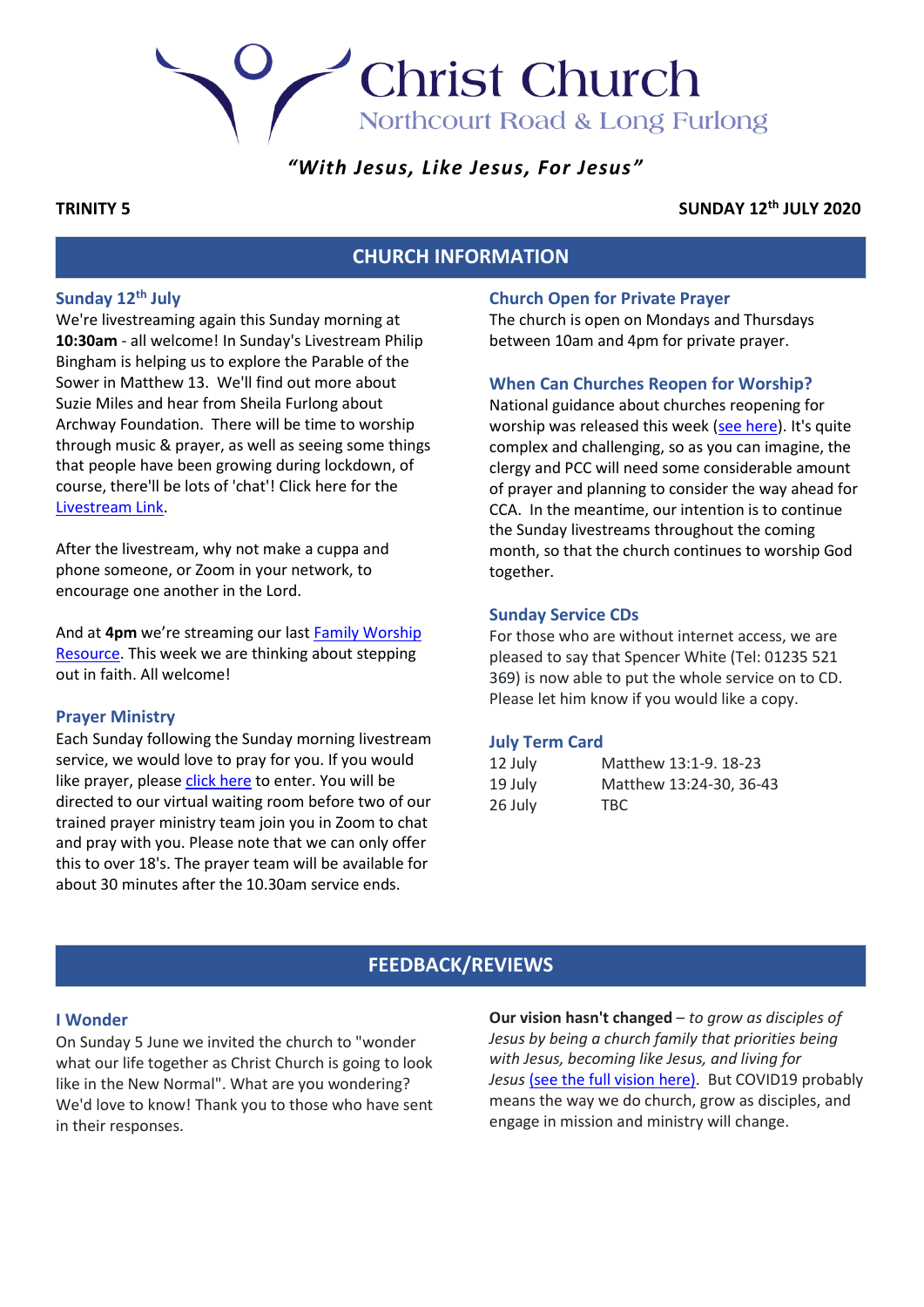## **OTHER NEWS/UPDATES**



## **Barns Café News**

The Barns Cafe has reopened starting with limited opening hours of 10:30- 2:30 Tuesday to Thursday. It will initially be takeaway only with a simplified

menu of hot & cold drinks, snacks and cake. Hope to see you there.

## **Foodbank**

Foodbank is now well stocked due to foodbank the generosity of many donors, but there are a few items that we are short

of. These are: sauce for rice, tinned carrots, tinned potatoes, deodorant, jam, sugar and toilet rolls. Any produce can be brought to the church between 9:30am & 1pm on Tuesdays and Fridays. Thank you so very much for your continued generosity during these difficult times.

## **COSHH**

We are looking for someone with experience in working with COSHH assessments. If you have some time on your hands and would be willing to help, please get in touch with [clint@cca.uk.net](mailto:clint@cca.uk.net) 

#### **Light in the Darkness**

We're putting together another all-age music video for using in September. We're currently looking for people who are physically going into work or children who are physically going into school who would be willing to do a 1min filming of themselves in their workplace/school (details of what will be given, but it's very simple). Please contact Heather is you are interested. Thank you!



### **The King's School Witney**

The King's School are looking for a THE KING'S SCHOOL WITNEY support assistant to provide one to one pupil support. Further details can be foun[d here.](https://cdn.filestackcontent.com/Nh9PN75JSbinKrziBjXh) Closing Date – 9am Monday  $10^{th}$  August 2020.

#### **Calling Generous Families & Individuals**

Please will you help us? We want to bless every person who joins Prime Time 2020 with a Gift Pack

containing a small number of items. This would be great fun to involve children and parents but kind individuals are also needed. We will send you a suggested list of items if you let us know that you are willing to help. Please email us at [primetime@cca.uk.net.](mailto:primetime@cca.uk.net) Thank you!

#### **Mission Support**

At the end of May, our long-time Mission Partner, Peter Harris, retired from A Rocha. On Monday, the PCC endorsed the MSG's recommendation that A Rocha continues as a Mission Partner specifically supporting the work and ministry of Sarah Walker and Chris Parkman. Sarah and Chris are married and live at the A Rocha centre at Les Courmettes in France. Sarah serves as International Coordinator for A Rocha and Chris works part-time with A Rocha France and part-time with the Anglican Church in the area. There will be a special "Mission of the Month" for August which will introduce Sarah and Chris to the church.

## **Christian Concern**

While naturally so much attention is focused on dealing with the Coronavirus there are lots of other debates and legislative issues being voted on in Parliament and getting little media news coverage. For information, go to the "Care" and "Christian Concern" websites and add your own concerns in prayer and by contacting our MP.

#### **News from the Foodbank**

The work of the Foodbank has expanded hugely over the past three months, and there is an expectation that this will continue for some time yet. The management committee has decided, with the agreement of the PCC, to appoint a part time Coordinator. The post will be for six months initially and is advertised on the church website, Facebook page and more widely across Abingdon. The closing date for applications will be the morning of Friday 31st July, with shortlisting and interviews to follow within the following fortnight.

## **UPCOMING EVENTS**

*Monday evenings* 7:30pm. Hosts - John Owen/ Katie Finch

*Monday evenings*, 8pm. Particularly suitable for anyone 18-20s. Hosts - Josh Buckingham/ Bea Ellaby

# Alpha Online is a great way to make new

**Alpha**

connections, meet new people and have honest conversations about the big questions in life. We are running several mini groups: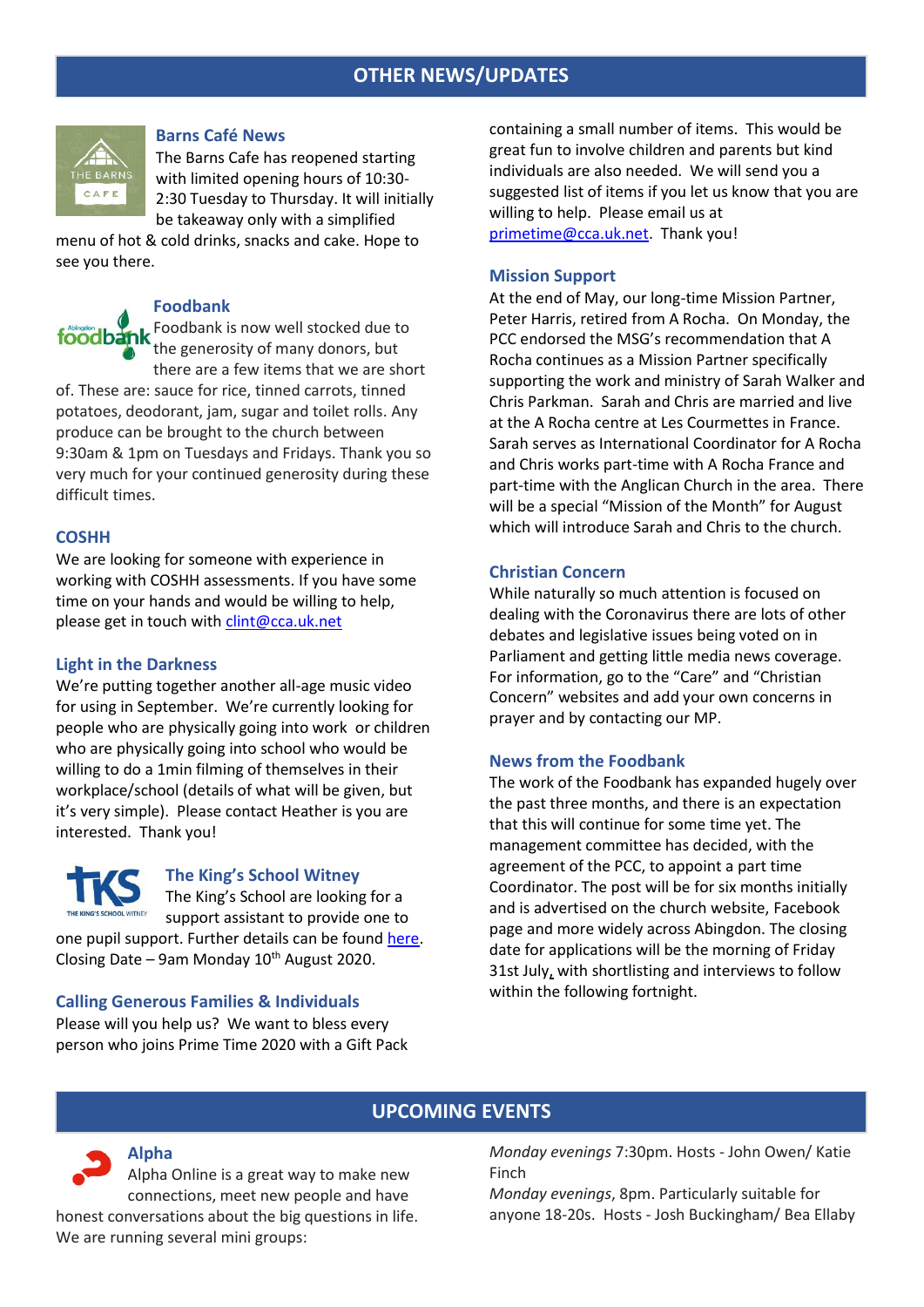*Thursday mornings*, 10am, particularly suitable for mums with young children. Hosts - Nikki Hellem (from ACC)/ Bea Ellaby.

These online courses use the Alpha film series, and then a 45 minute Zoom discussion group, and are limited to 4-6 guests to enable conversation to bubble. See the church [website](http://www.cca.uk.net/explore-faith/) for details and to book a place.

## **Emmanuel Summer School**

Monday  $27<sup>th</sup>$  – Friday  $31<sup>st</sup>$  July. An opportunity for children aged 5-11 to learn in community, to socialise positively with others and to help them reflect on the past few months with the eyes of faith. For more informatio[n click here.](https://cdn.filestackcontent.com/lwoqCSoKQwWmtNdigpyV)

## **Long Furlong Breakfast**

What do you have for breakfast? Whether it is a cup of tea, cereal, orange juice or the full works (including maple syrup), you are welcome to join the Christ Church Long Furlong breakfast on Sunday 19th July. More details next week.

## **Summer Outreach Prayer Gathering**

On Sunday 26<sup>th</sup> July at 4pm we will be having a Zoom Prayer and Worship gathering to pray for the summer Holiday Club and Prime Time events. Bekah and Ed will be leading us in worship (everyone else will be on mute!), then we'll go into smaller breakout rooms for prayer. Everyone is welcome but you need to book yourself a place on [ChurchSuite.](https://cca.churchsuite.co.uk/events/wdzu3klz)

## **SUMMER 2020**

## **Summer Events**

Over the summer we have four major events planned, helping us to connect faith to everyday life:

| New Wine Breaks Out            | 30 July to 3 August |
|--------------------------------|---------------------|
| Children's Holiday Club        | 3 to 7 August       |
| Prime Time Summer              | 13-16 August        |
| Resonate Conference for 18-30s | 5 September         |



Every year a large group from Christ Church attend New Wine

together. New Wine has moved online this year because of COVID19. It's running from Thursday 30 July to Monday 3 August. And it's free! Everyone can access [here.](https://www.new-wine.org/breaksout) You're welcome to dip in to as much or as little as you like. There will be a mix of celebration, worship, bible teaching, TED-style talks, sofa sessions, and live webinars covering issues that matter today such as grief, loss & lament; the power of the Holy Spirit; race; preparing for a new world; mental health & wellbeing; parenting; prayer; apologetics; and creation care. There's a full kids programme, and LUINOSITY will be running for 11-18s. We are planning a church community, so please join our Facebook group "[Christ Church Abingdon New Wine](https://www.facebook.com/groups/404358459715405/)". We would like to host Zoom meeting at the end of each day, if you could host one please speak to any of the clergy, or Karen and Paul Brombley.

## **Holiday Club Online**

3<sup>rd</sup>-7<sup>th</sup> August we are presenting 'Treasure Seekers', our online Holiday Club. With a 30min video each day with songs, stories, games and fun. In addition, a printable activity pack and craft videos. The event is for 5-11s but under 5s are welcome to sign up to access content during the week. Sign up [here](https://cca.churchsuite.co.uk/events/8gtagnys) or via the [Church Website.](https://cca.uk.net/kids/)

## **Prime Time 2020 - 13 to 16 August**

The event returns this summer but under the strange conditions of the pandemic. As a result, it is both similar to previous events but different. These are the elements:

- Hello! Visits by Team members to the doorsteps of participants, leaving a Gift Pack
- Two Competitions Poetry or Art -advance entries with winners announced on the Sunday
- Six varied Programmes on the Christ Church YouTube channel, including the livestreamed PT2020 Songs of Praise
- The help of a trusted Tech Buddy to help you with technical questions about accessing these video programmes
- Optional activities in both real time (socially distanced in small groups) or online

You should receive a Brochure and Application Form in the post this week but if you don't - or would like one to give to a neighbour - please email [primetime@cca.uk.net](mailto:primetime@cca.uk.net) or phone 01235 550233. Applications must be received by July 31. We look forward to welcoming you.